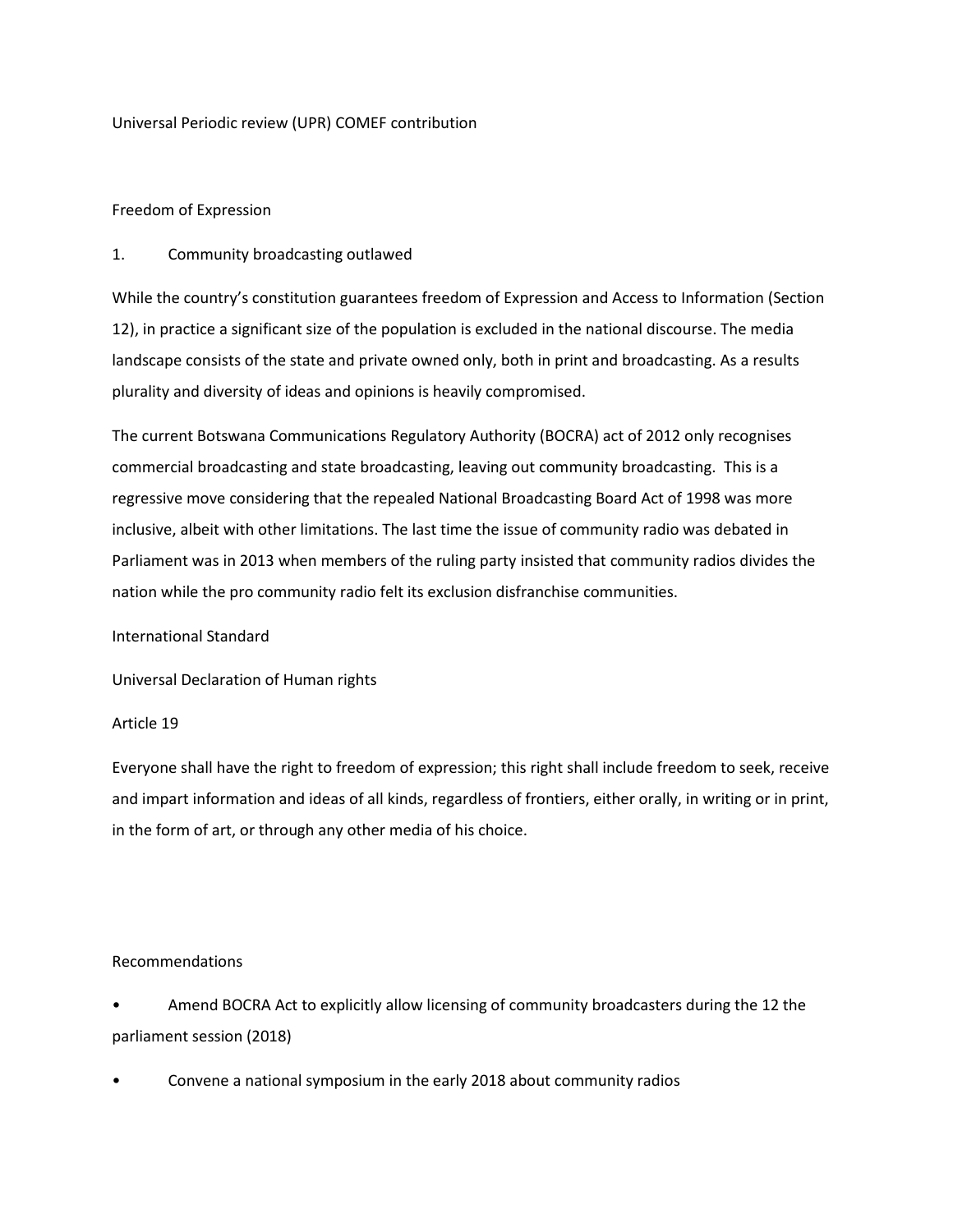## 2. Unregulated State broadcaster

The other observation with the new BOCRA law is its exclusion of the state broadcasting from regulation, Section 31 (2), BOCRA Act. This effectively allows possible interference and abuse of the state broadcaster with impunity. State broadcasting, both radio and print have the largest reach compared to the private media. This gives whoever nearer the editorial decision, the government in this regard, an advantage in leading and shaping public opinion and setting partisan agenda. Civil society, including trade unions and opposition parties have registered complaints, crying foul play by the ruling government.

### International Standard

#### Article 19

Access to the airwaves: Principles on Freedom of Expression and broadcast regulation

Model public service broadcasting law

### Recommendation

- Amend BOCRA Act to allow regulation of state broadcaster by the BOCRA
- Transform state broadcaster into true public broadcaster

### 3. Persecution of journalists and whistle blowers

Since 2015 there has been about six journalists detained over stories they carried in their publications. In some instances, the Directorate on Corruption and Economic Crimes (DCEC) section 44 was used to stop coverage on ongoing investigations. There is a pending case of the editor of Sunday Standard, Outsa Mokone who was charged with an archaic Sedition law for a story on President Khama, whose writer has since gone into exile in South Africa.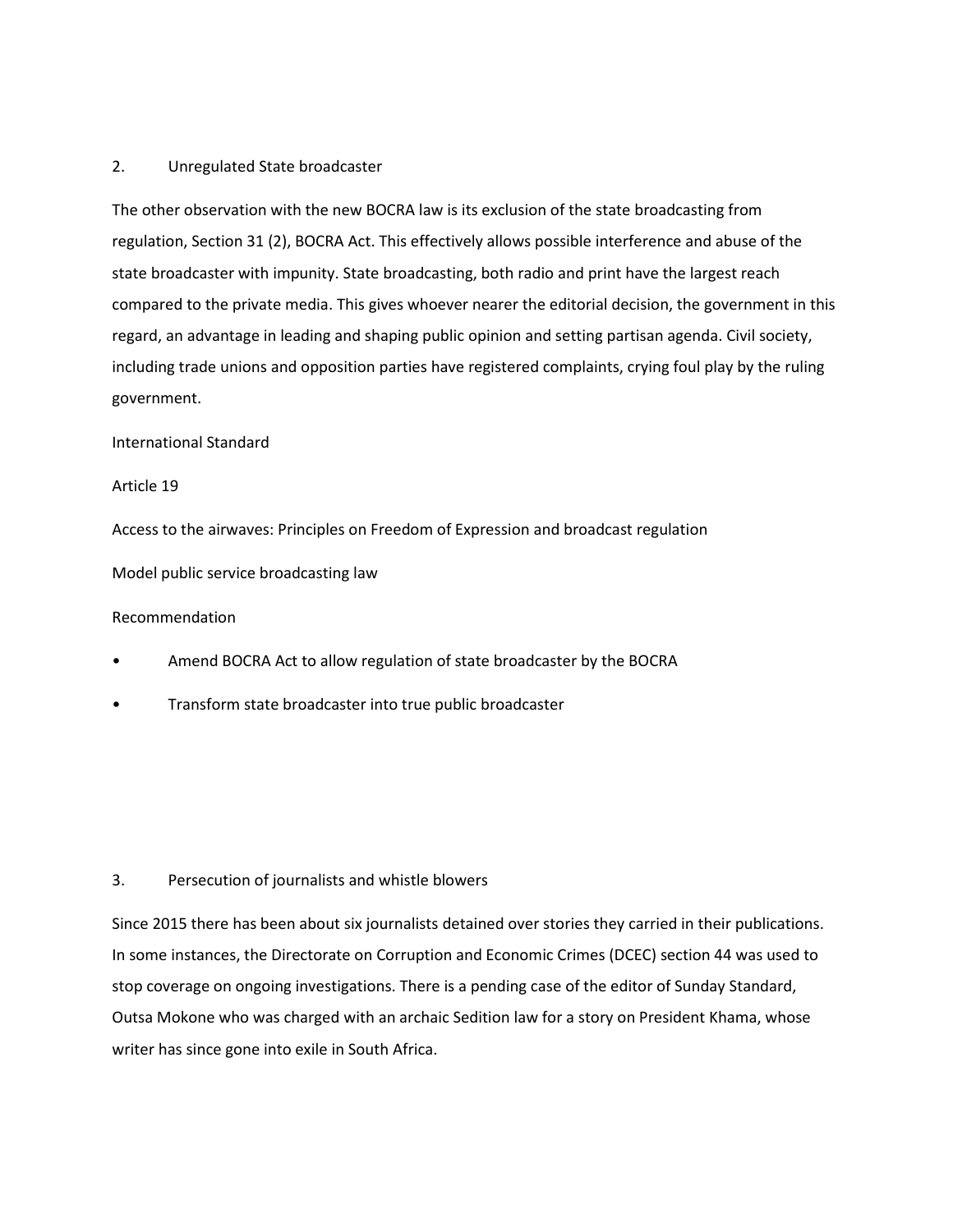Two non-journalists and public servants have also faced the wrath of the state. One was accused of stealing documents and handing them to journalist, a case of whistle blowing. He was detained together with the journalist and subsequently faced disciplinary action, pending expulsion. Another case involved a teacher who was expelled from work using the Public Service Act for a letter to the editor he penned criticising President Khama.

#### International law

2016 Report of UN special rapporteur on freedom of expression:

Report of the special rapporteur on the promotion and protection of the right to freedom of opinion and expression

### Recommendations

- Amend the national constitution to insert explicit freedom of the media and whistle blowers (sources) clause
- Repeal the sedition act and other archaic laws of similar spirit

### 4. Secret deportations and VISA requirements

Botswana has deported several foreigners and blocked some by requiring VISAs from them despite coming from exempted countries. The government does not give reasons for these expulsions except to say it is a presidential directive. It is however apparent that some of the victims have previously called on government for human rights violations or like Julius Malema of South Africa simply criticised the government. These are therefore partly freedom of expression issues.

### International standard

Rome Stature (ICC)

### Article 7

Crime against humanity: persecution against any identifiable group or collective on political, racial, national, ethnic, religious, gender as defined in paragraph 3, or other grounds that are universally recognised as impermissible under international law, in connection with any act referred to in this paragraph or any crime within the jurisdiction of the court.